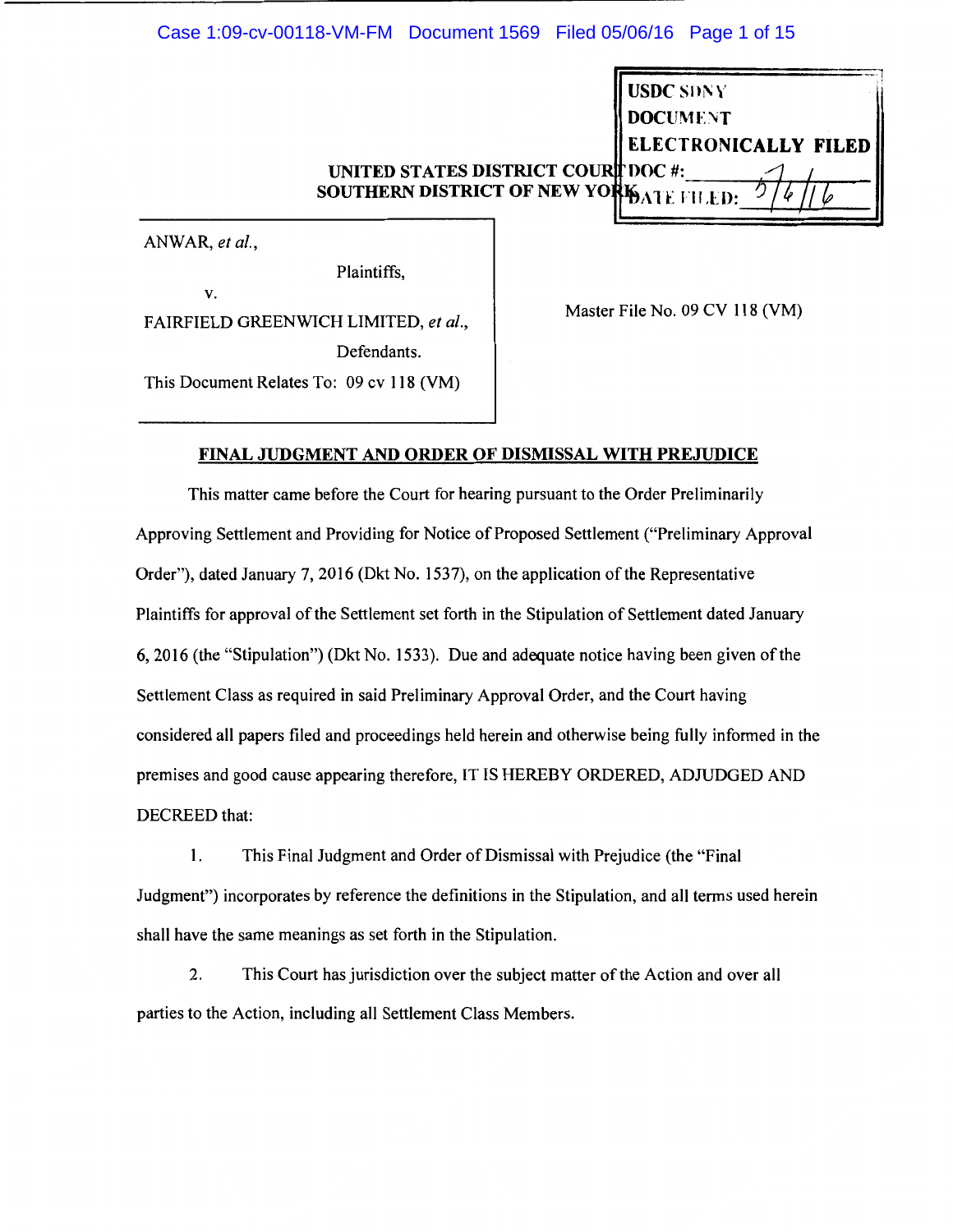#### Case 1:09-cv-00118-VM-FM Document 1569 Filed 05/06/16 Page 2 of 15

3. The distribution of the Notice and the publication of the Summary Notice, as provided for in the Preliminary Approval Order, constituted the best notice practicable under the circumstances, including individual notice to all Settlement Class Members who could be identified through reasonable effort. Said notices fully satisfied the requirements of Federal Rule of Civil Procedure 23, Section 21D(a)(7) of the Securities Exchange Act of 1934, as amended by the Private Securities Litigation Reform Act of 1995 (15 U.S.C.  $\P$ 78u-4(a)(7)), the requirements of due process, and any other applicable law.

4. The PwC Defendants provided notice pursuant to the Class Action Fairness Act of 2005, 28 U.S.C. §§ 1715, on March 4, 2016 (the "CAFA Notice"). The recipients ofthe CAFA Notice shall have the right to be heard with respect to the Settlement for 90 days from that date, through June 2, 2016, when this Final Judgment shall become effective if no such recipient has requested to be heard.

5. The Court finds that the prerequisites for a class action under Rule 23(a) and (b)(3) of the Federal Rules of Civil Procedure have been satisfied for purposes of this Settlement in that: (a) the number of Settlement Class Members is so numerous that joinder of all members thereof is impracticable; (b) there are questions of law or fact common to the Settlement Class that predominate over any individual questions; ( c) the claims of the Representative Plaintiffs are typical of the claims of the Settlement Class they seek to represent; (d) the Representative Plaintiffs fairly and adequately represent the interests of the Settlement Class; and (e) a class action is superior to other available methods for the fair and efficient adjudication of this Action.

6. Pursuant to Rule 23(a) and (b)(3) of the Federal Rules of Civil Procedure, the Court hereby certifies the Action as a class action for purposes of this Settlement only, and certifies as the Settlement Class all Persons who were Beneficial Owners of shares or limited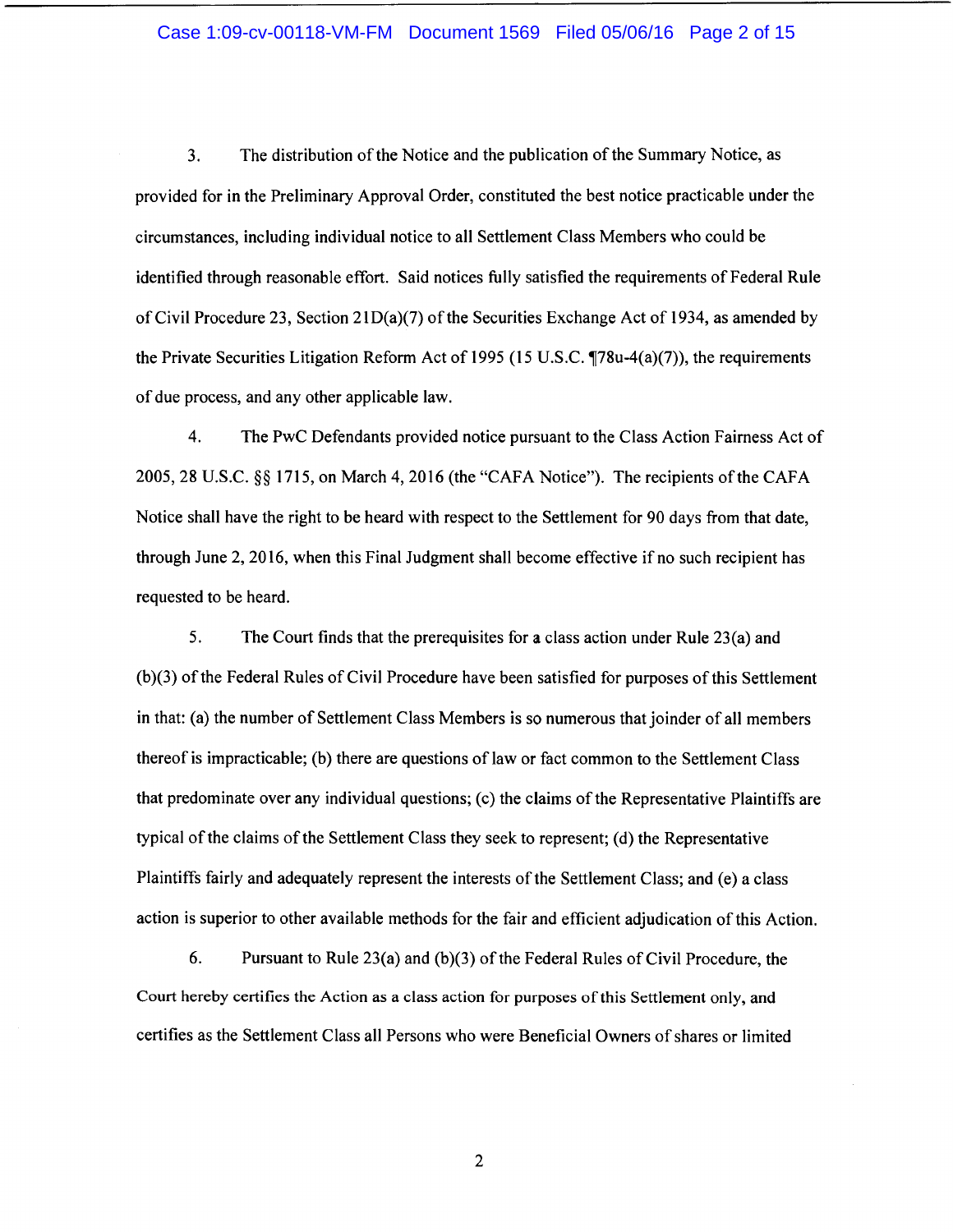### Case 1:09-cv-00118-VM-FM Document 1569 Filed 05/06/16 Page 3 of 15

partnership interests in the Funds as of December 10, 2008 (whether as holders ofrecord or traceable to a shareholder or limited partner account of record), and who suffered a Net Loss of principal invested in the Funds, excluding (i) those Persons who timely and validly requested exclusion from this PwC Settlement Class; (ii) Fairfield Sigma Limited, (iii) Fairfield Lambda Limited, (iv) any Settlement Class Member who has been dismissed from this Action with prejudice or who is barred by prior judgment or settlement from asserting any of the claims against the PwC Defendants set forth in the SCAC; and (v) the Defendants and any entity in which the Defendants have a controlling interest, and the officers, directors, affiliates, legal representatives, attorneys, immediate family members (as defined in 17 C.F.R. 240.16a-l(e)), heirs, successors, subsidiaries and/or assigns of any such individual or entity in their capacity as such (except for any of the Citco Defendants in their role as nominee or record shareholder for any investor). The Citco Defendants solely in their capacity as nominee or record shareholder for any investors in the Funds shall act in that capacity on behalf of Beneficial Owners who participate in the Settlement.

7. Pursuant to Rule 23 of the Federal Rules of Civil Procedure, this Court hereby approves the Settlement set forth in the Stipulation and finds that said Settlement is, in all respects, fair, reasonable and adequate to, and is in the best interests of, the Representative Plaintiffs, the Settlement Class and each of the Settlement Class Members. This Court further finds the Settlement set forth in the Stipulation is the result of good faith, arm's-length negotiations between experienced counsel representing the interests of the Representative Plaintiffs, Settlement Class Members and the PwC Defendants. Accordingly, the Settlement embodied in the Stipulation is hereby approved in all respects and shall be consummated in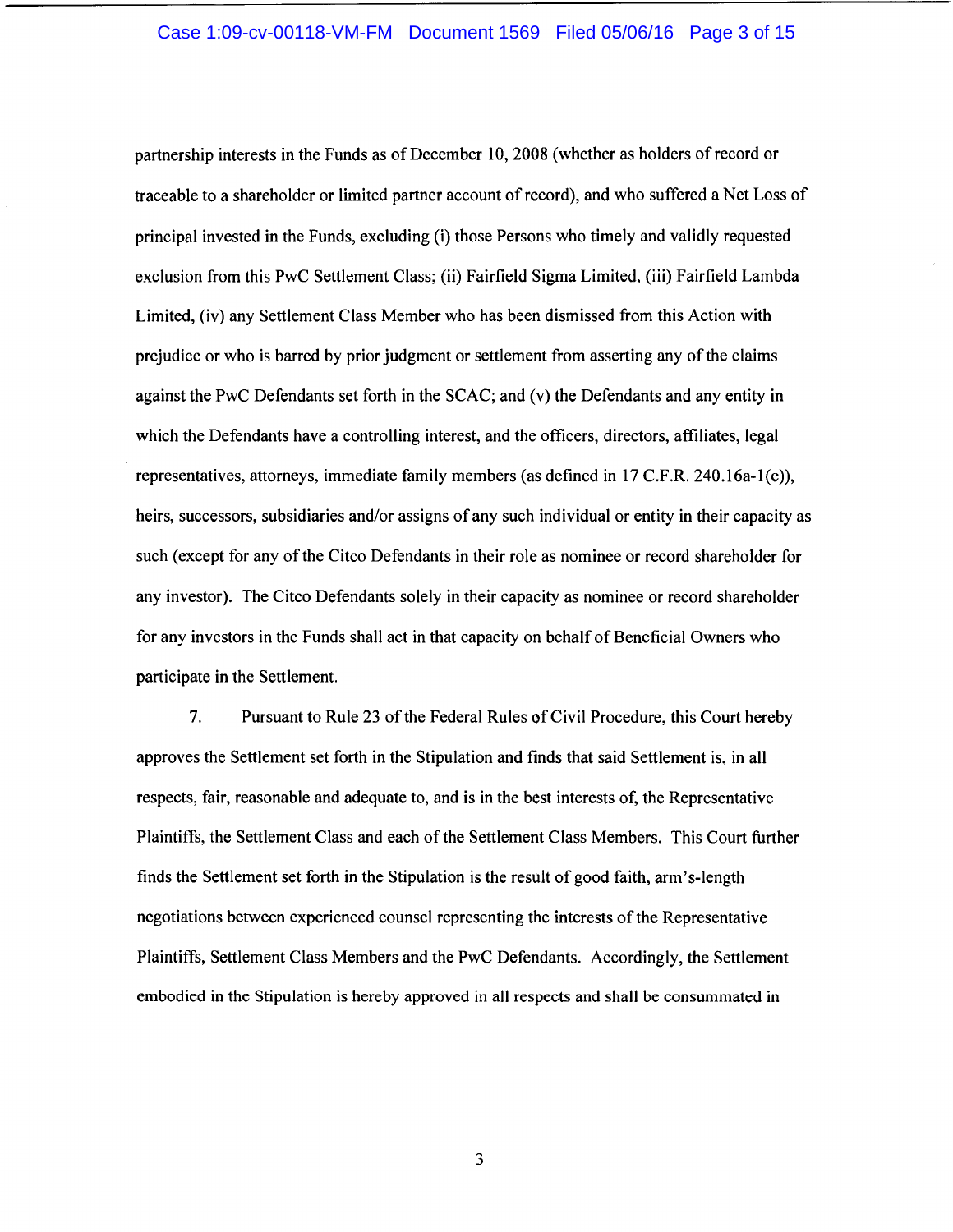#### Case 1:09-cv-00118-VM-FM Document 1569 Filed 05/06/16 Page 4 of 15

accordance with its terms and provisions. The Settling Parties are hereby directed to perform the terms of the Stipulation.

8. In accordance with Paragraph  $A.1(g)$  of the Stipulation, for purposes of this Final Judgment, the term "Claims" shall mean: any and all manner of claims, demands, rights, actions, potential actions, causes of action, liabilities, duties, damages, losses, diminutions in value, obligations, agreements, suits, fees, attorneys' fees, expert or consulting fees, debts, expenses, costs, sanctions, judgments, decrees, matters, issues and controversies of any kind or nature whatsoever, whether known or unknown, contingent or absolute, liquidated or not liquidated, accrued or unaccrued, suspected or unsuspected, disclosed or undisclosed, apparent or not apparent, foreseen or unforeseen, matured or not matured, which now exist, or heretofore or previously existed, or may hereafter exist (including, but not limited to, any claims arising under federal, state or foreign law, common law, bankruptcy law, statute, rule, or regulation relating to alleged fraud, breach of any duty, breach of any contract, negligence, fraudulent conveyance, avoidance, violations of the federal securities laws, or otherwise), whether individual, class, direct, derivative, representative, on behalf of others, legal, equitable, regulatory, governmental or of any other type or in any other capacity.

9. In accordance with Paragraph A.1 (kk) of the Stipulation, for purposes of this Final Judgment, the term "Settling Party" shall mean any one of, and "Settling Parties" means all of, the parties to the Stipulation, namely the PwC Defendants and the Representative Plaintiffs on behalf of themselves and the Settlement Class.

10. In accordance with Paragraph A.l(bb) of the Stipulation, for purposes of this Final Judgment, the term "Released Parties" shall mean: (i) each of the PwC Defendants and PricewaterhouseCoopers International Limited, their respective past, present and future, direct or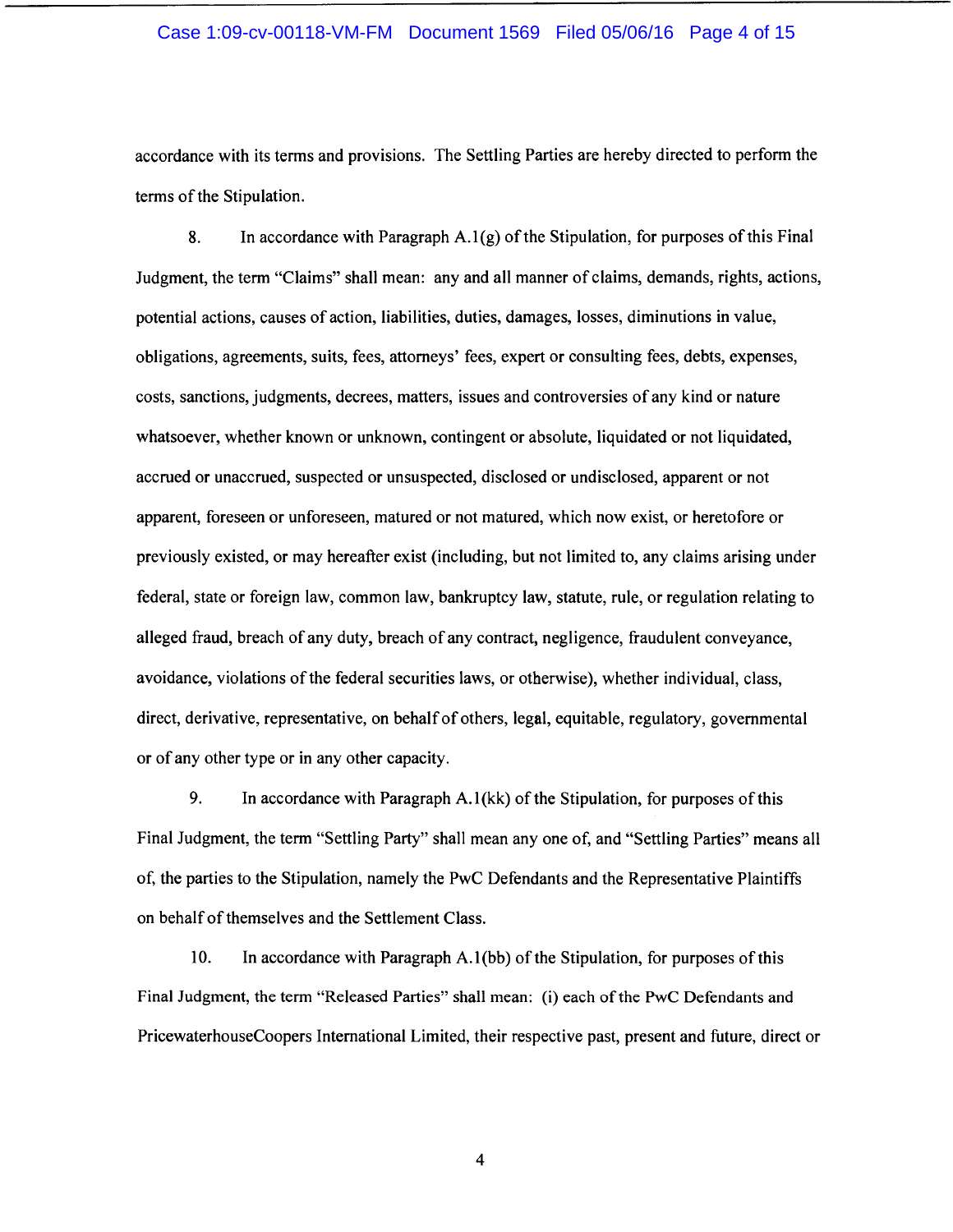## Case 1:09-cv-00118-VM-FM Document 1569 Filed 05/06/16 Page 5 of 15

indirect, parent entities, subsidiaries, and other affiliates, predecessors and successors of each and all such entities, and each and all of their foregoing entities' respective past, present, and future directors, officers, employees, partners (in the broadest concept of that term), alleged partners, stockholders, members and owners, attorneys, advisors, consultants, trustees, insurers, co-insurers, reinsurers, representatives, and assigns; (ii) to the extent not included in (i) above, any and all persons, firms, trusts, corporations, and other entities in which any of the PwC Defendants has a financial interest or was a founder, settler or creator of the entity, and, in their capacity as such, any and all officers, directors, employees, trustees, beneficiaries, settlers, creators, attorneys, consultants, agents, or representatives of any such person, firm, trust, corporation or other entity; and (iii) in their capacity as such, the legal representatives, heirs, executors, and administrators of any of the foregoing.

11. In accordance with Paragraph A.l(cc) of the Stipulation, for purposes of this Final Judgment, the term "Releasing Parties" shall mean: the Representative Plaintiffs, each and every member of the Settlement Class and each of their respective predecessors, successors, assigns, parents, subsidiaries and other affiliates, officers, directors, employees, partners, members, managers, owners, trustees, beneficiaries, advisors, consultants, insurers, reinsurers, stockholders, investors, nominees, custodians, attorneys, heirs, representatives, administrators, executors, devisees, legatees, and estates.

12. In accordance with Paragraph A.l(aa) of the Stipulation, for purposes of this Final Judgment, the term "Released Claims" shall mean: any and all Claims, including Unknown Claims, that have been, could have been, or in the future can or might be asserted in any federal, state or foreign court, tribunal, forum or proceeding by on or behalf of any of the Releasing Parties against any one or more of the Released Parties, whether any such Released Parties were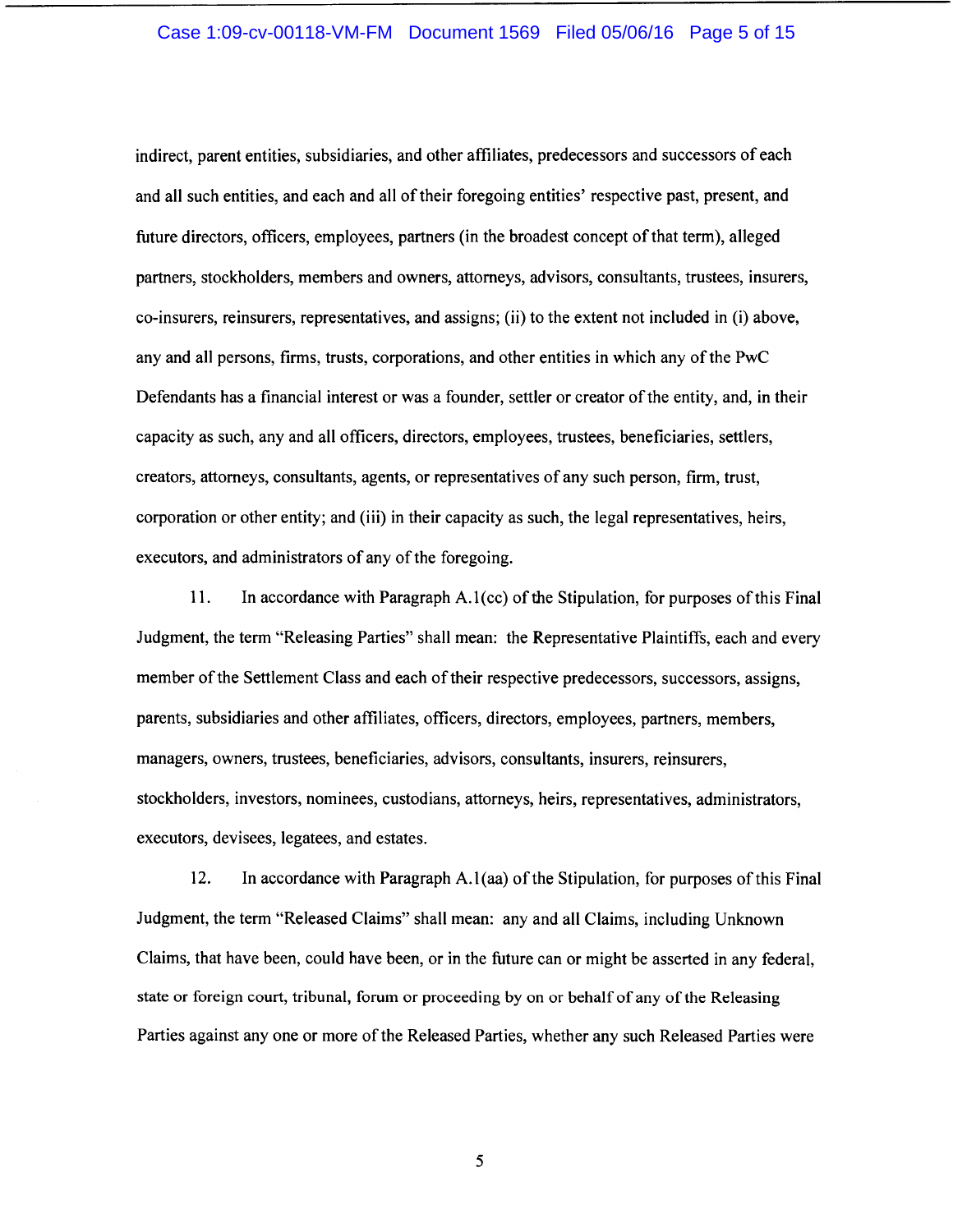#### Case 1:09-cv-00118-VM-FM Document 1569 Filed 05/06/16 Page 6 of 15

named, served with process, or appeared in the Action, which have arisen, could have arisen, arise now, or hereafter arise out of or relate in any manner to the allegations, facts, events, matters, acts, occurrences, statements, representations, misrepresentations, omissions, or any other matter, thing or cause whatsoever, or any series thereof, embraced, involved, at issue, or set forth in, or referred to or otherwise related in any way, directly or indirectly, to: (i) the Action, and the allegations, claims, defenses, and counterclaims asserted in the Action, (ii) auditing or reviewing the financial statements of any of the Funds, (iii) marketing and/or selling of the Funds by one or more of the PwC Defendants and/or the Released Parties, (iv) any disclosures or failures to disclose, by one or more of the PwC Defendants and/or the Released Parties, with respect to one or more of the Funds and/or the PwC Defendants and/or BLMIS, (v) any fiduciary, contractual, common law or other obligations of one or more of the PwC Defendants and/or the Released Parties (to the extent such duties existed) related to the Funds and/or the Settlement Class Members, (vi) any other services provided to any of the Funds and/or BLMIS by one or more of the PwC Defendants and/or the Released Parties, (vii) due diligence by one or more of the PwC Defendants and/or the Released Parties related to the Funds and/or BLMIS, (viii) purchases of, sales of (or decisions not to sell), or fees paid in relation to, direct or indirect investments in one or more of the Funds,  $(ix)$  any direct or indirect investment in BLMIS, or  $(x)$ any claims in connection with, based upon, arising out of, or relating to the subject matter of the Settlement (excluding only claims to enforce the terms of the Settlement).

13. In accordance with Paragraph A.1 (II) of the Stipulation, for purposes of this Final Judgment, the term "Unknown Claims" shall mean: all claims, demands, rights, liabilities, and causes of action of every nature and description which any Settlement Class Member does not know or suspect to exist in his, her or its favor at the time of the release of the Released Parties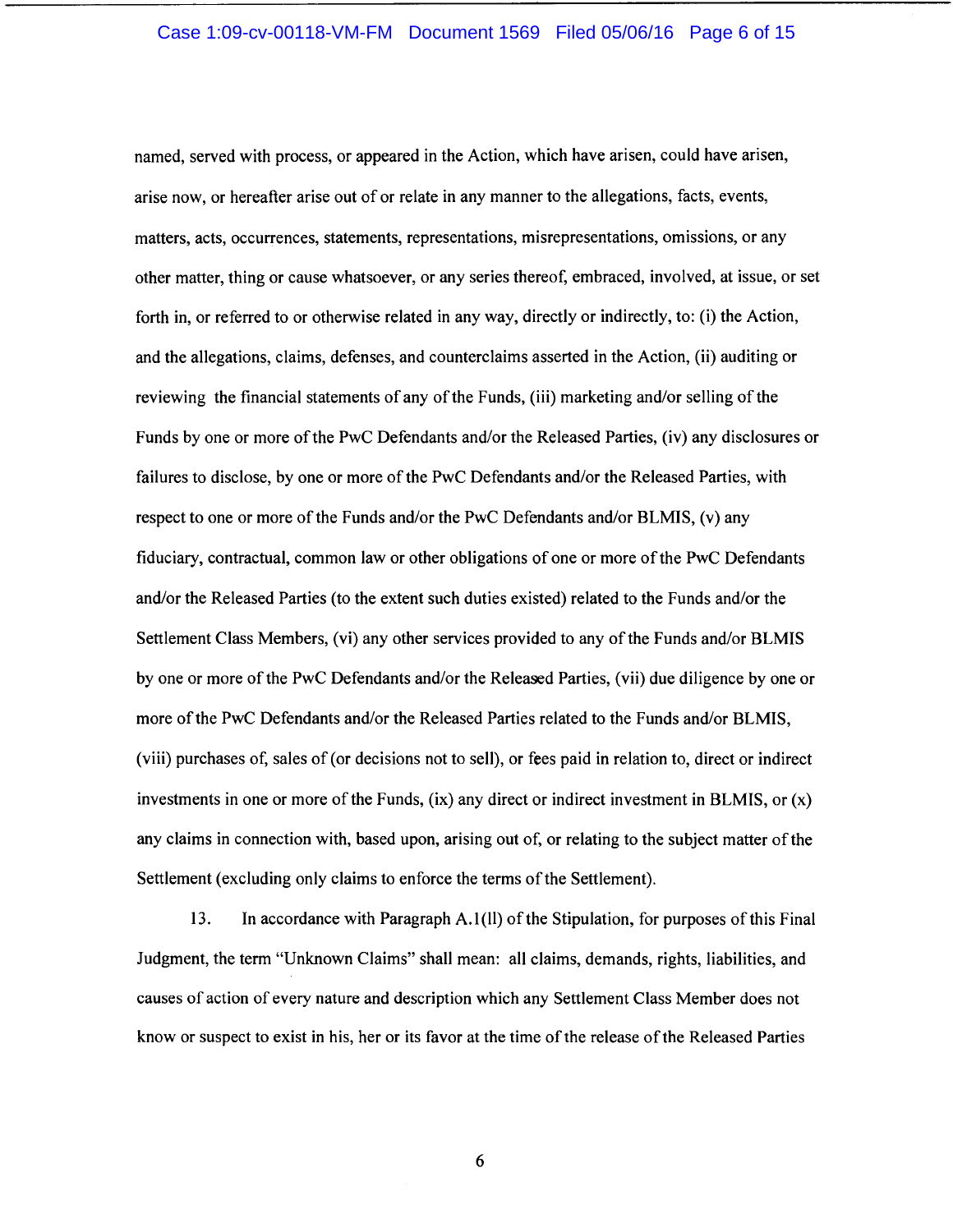#### Case 1:09-cv-00118-VM-FM Document 1569 Filed 05/06/16 Page 7 of 15

which, if known by him, her or it, might have affected his, her or its settlement with and release of the Released Parties, or might have affected his, her or its decision not to opt-out or object to this Settlement. With respect to any and all Released Claims, the Settling Parties stipulate and agree that, upon the Effective Date, the Representative Plaintiffs shall expressly waive, and each of the Settlement Class Members shall be deemed to have waived, and by operation of the Final Judgment shall have waived, the provisions, rights and benefits of California Civil Code§ 1542, which provides:

> A general release does not extend to claims which the creditor does not know or suspect to exist in his or her favor at the time of executing the release, which if known by him or her must have materially affected his or her settlement with the debtor.

The Representative Plaintiffs shall expressly waive and each of the Settlement Class Members shall be deemed to have, and by operation of the Final Judgment shall have, expressly waived any and all provisions, rights and benefits conferred by any law of any state, territory, country or principle of common law, which is similar, comparable or equivalent to California Civil Code § 1542. Settlement Class Members may hereafter discover facts in addition to or different from those which he, she or it now knows or believes to be true with respect to the subject matter of the Released Claims, but the Representative Plaintiffs shall expressly fully, finally and forever settle and release, and each Settlement Class Member, upon the Effective Date, shall be deemed to have, and by operation of the Final Judgment shall have, fully, finally and forever settled and released, any and all Released Claims, known or unknown, suspected or unsuspected, contingent of non-contingent, whether or not concealed or hidden, which now exist, or heretofore have existed, upon any theory of law or equity now existing or coming into existence in the future, including, but not limited to, conduct which is negligent, intentional, with or without malice, or a breach of any fiduciary, contractual, or other duty, law or rule, without regard to the subsequent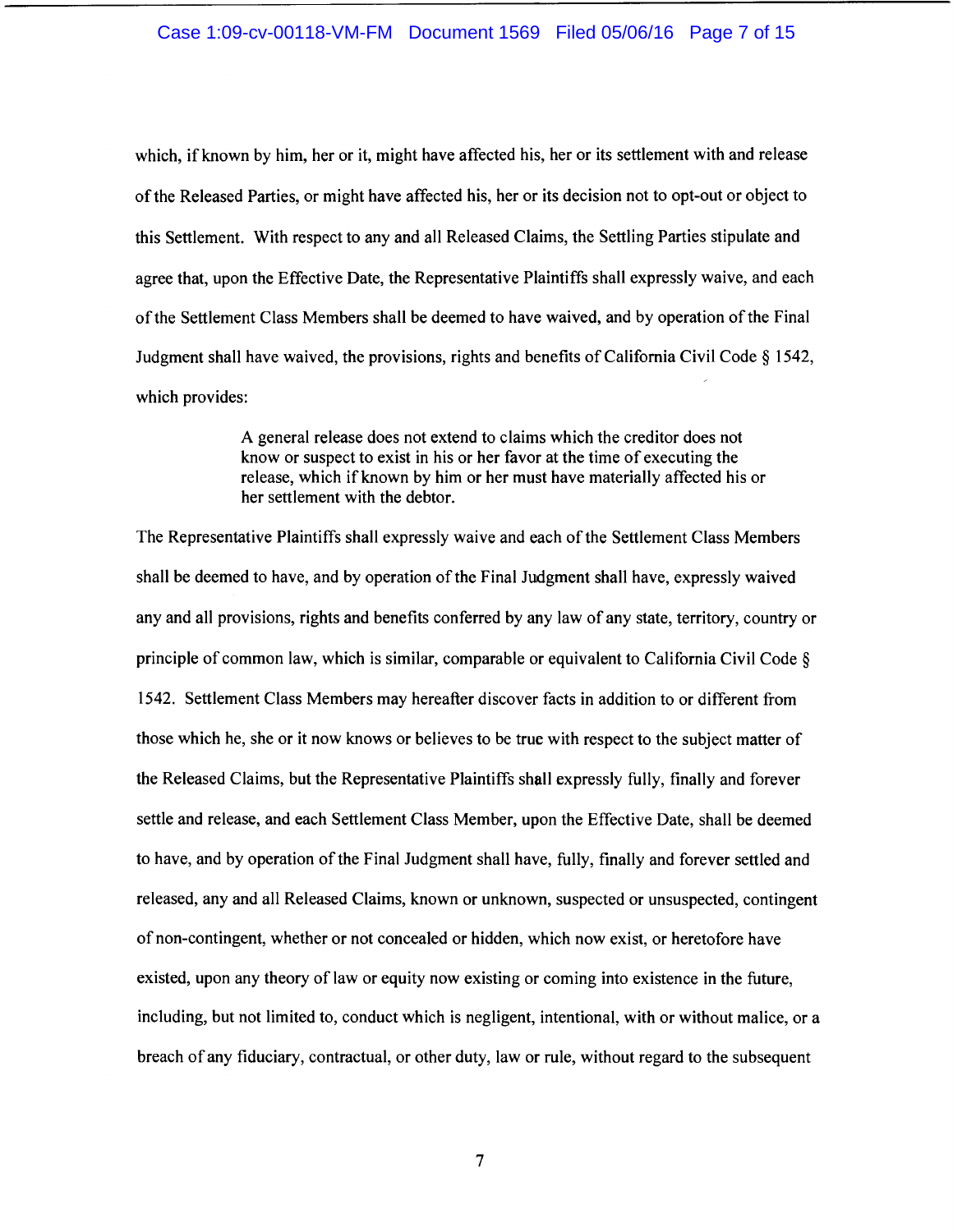#### Case 1:09-cv-00118-VM-FM Document 1569 Filed 05/06/16 Page 8 of 15

discovery or existence of such different or additional facts. The Representative Plaintiffs acknowledge, and the Settlement Class Members shall be deemed by operation of the Final Judgment to have acknowledged, that the foregoing waiver was separately bargained for and a key element of the Settlement of which this release is a part.

14. Except as to any individual claim of those Persons (identified in Exhibit 1 attached hereto), who pursuant to the Notice, timely requested exclusion from the Settlement Class before the April 1, 2016, deadline, the Action and all claims contained therein, as well as all of the Released Claims, are dismissed with prejudice as against each and all of the PwC Defendants. The parties are to bear their own costs, except as otherwise provided in the Stipulation.

15. The Releasing Parties, on behalf of themselves, their successors and assigns, and any other Person claiming (now or in the future) through or on behalf of them, regardless of whether any such Releasing Party ever seeks or obtains by any means, including without limitation by submitting a Proof of Claim, any disbursement from the Settlement Fund, shall be deemed to have, and by operation of this Final Judgment shall have, fully, finally, and forever released, relinquished, and discharged all Released Claims (including Unknown Claims) against the Released Parties and shall have covenanted not to sue the Released Parties with respect to all such Released Claims, and shall be permanently barred and enjoined from asserting, commencing, prosecuting, instituting, assisting, instigating, or in any way participating in the commencement or prosecution of any action or other proceeding, in any forum, asserting any Released Claim, either directly, representatively, derivatively, or in any other capacity, against any of the Released Parties. Nothing contained herein shall, however, bar the Releasing Parties from bringing any action or claim to enforce the terms of the Stipulation or this Final Judgment.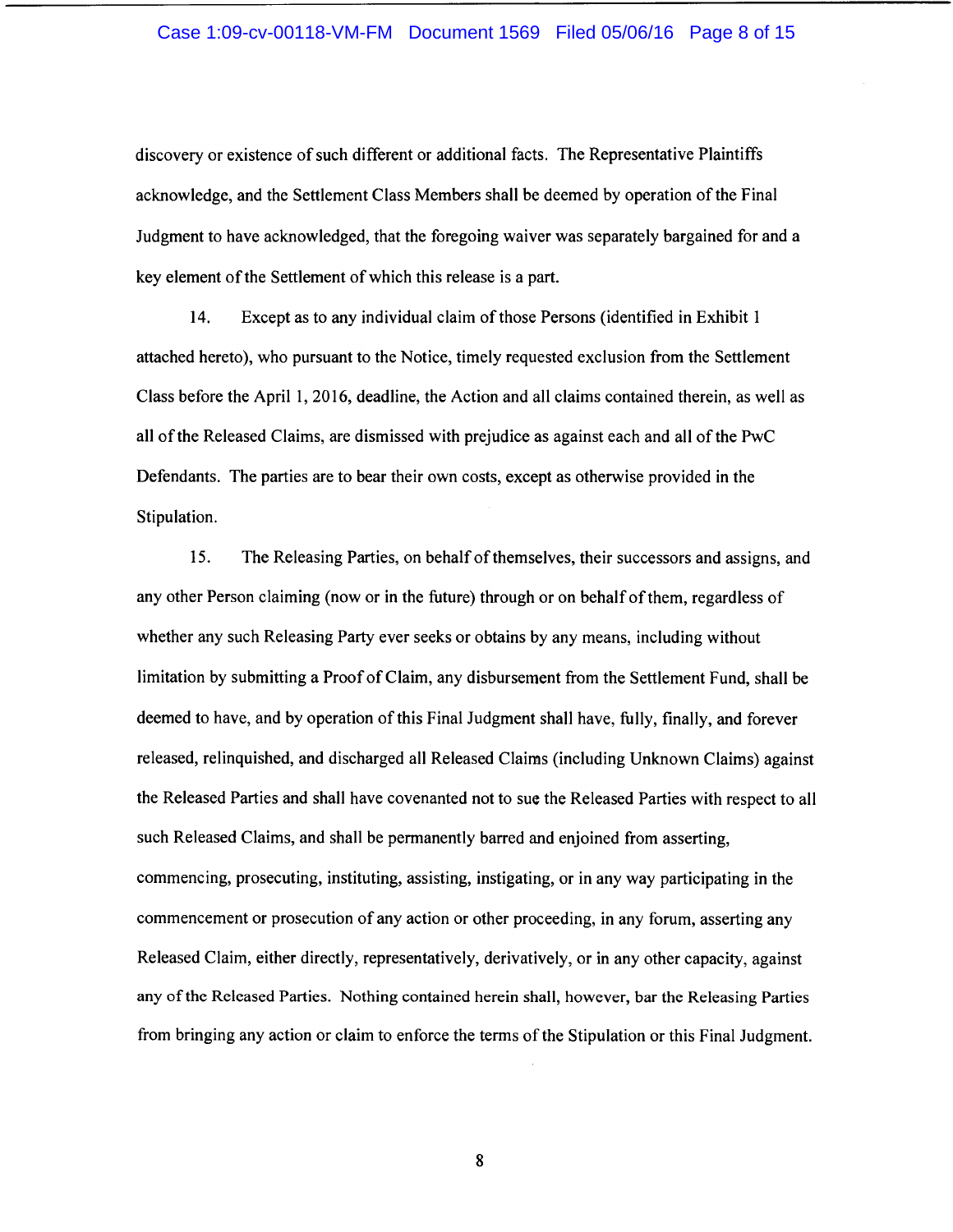## Case 1:09-cv-00118-VM-FM Document 1569 Filed 05/06/16 Page 9 of 15

16. This release does not include any claims asserted or which may be asserted by the Funds, or the Trustee or Liquidator of the Funds, or in the proceedings entitled (i) *New Greenwich Litigation Trustee, LLC, as Successor Trustee of Greenwich Sentry, L.P. Litigation Trust v. Citco Fund Services (Europe) BV, et al.,* New York County Clerk's Index No. 600469/2009; (ii) *New Greenwich Litigation Trustee, LLC, as Successor Trustee of Greenwich Sentry Partners, L.P. Litigation Trust v. Citco Fund Services (Europe) BV, et al.,* New York County Clerk's Index No. 600498/2009; (iii) *Krys et al. v PricewaterhouseCoopers Accountants N.V. et al., Rb. Amsterdam HA ZA 2012/0863, Case No. 521460; and (iv) Fairfield Sentry et al. v. PricewaterhouseCoopers LLP et al.,* Ontario Superior Court of Justice, Court File No. CV-12- 454648; provided, however, that to the extent that any such claims have been or may be asserted, nothing in this paragraph or any provision herein shall prevent the Released Parties from asserting any defenses or raising any argument as to liability or damages with respect to such claims or, with the exception of the provisions of  $\P$  4 of the Stipulation, prevent the Released Parties from asserting any rights, remedies or claims against the Funds or in the pending (though dismissed) derivative litigation.

17. The Released Parties, on behalf of themselves, their heirs, executors, predecessors, successors and assigns, shall be deemed to have, and by operation of this Final Judgment shall have, fully, finally, and forever released, relinquished, and discharged each and all of the Representative Plaintiffs, Settlement Class Members and Plaintiffs' Counsel from all Claims which arise out of, concern or relate to the institution, prosecution, settlement or dismissal of the Action (the "PwC Defendant Released Claims"), and shall be permanently enjoined from prosecuting the PwC Defendant Released Claims against the Representative Plaintiffs, Settlement Class Members and Plaintiffs' Counsel. Nothing contained herein shall,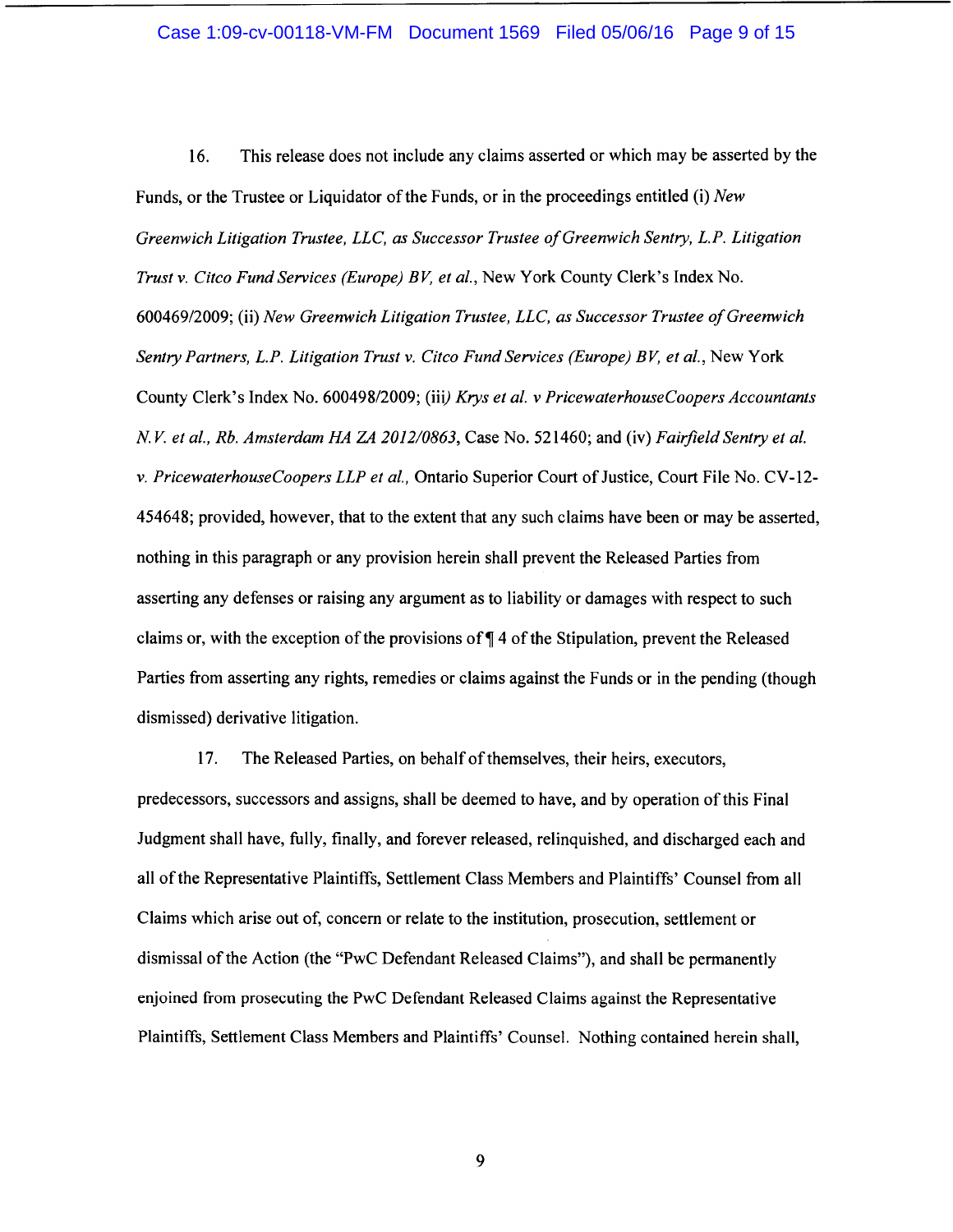#### Case 1:09-cv-00118-VM-FM Document 1569 Filed 05/06/16 Page 10 of 15

however, bar the PwC Defendants and the Released Parties from bringing any action or claim to enforce the terms of the Stipulation or this Final Judgment.

18. To the fullest extent permitted by law, all Persons, including without limitation the Citco Defendants, FG Defendants and GlobeOp, shall be permanently enjoined, barred and restrained from bringing, commencing, prosecuting or asserting any claims, actions, or causes of action for contribution, indemnity or otherwise against any of the Released Parties seeking as damages or otherwise the recovery of all or any part of any liability, judgment or settlement which they pay or are obligated to pay or agree to pay to the Settlement Class or any Settlement Class Member arising out of, relating to or concerning any acts, facts, statements or omissions that were or could have been alleged in the Action, whether arising under state, federal or foreign law as claims, cross-claims, counterclaims, third-party claims or otherwise, in the Court or any other federal, state, or foreign court, or in any arbitration proceeding, administrative agency proceeding, tribunal, or any other proceeding or forum.

19. To the fullest extent permitted by law, the Released Parties shall be permanently enjoined, barred and restrained from bringing, commencing, prosecuting or asserting any claims, actions, or causes of action for contribution, indemnity or otherwise against any of the Citco Defendants, FG Defendants, and GlobeOp, seeking as damages or otherwise, the recovery of all or any part of any liability, judgment or settlement, which they pay or are obligated to pay or agree to pay to the Settlement Class or any Settlement Class Member arising out of, relating to or concerning any acts, facts, statements or omissions that were or could have been alleged in the Action, whether arising under state, federal or foreign law as claims, cross-claims, counterclaims, third-party claims or otherwise, in the Court or any other federal, state, or foreign court, or in any arbitration proceeding, administrative agency proceeding, tribunal, or any other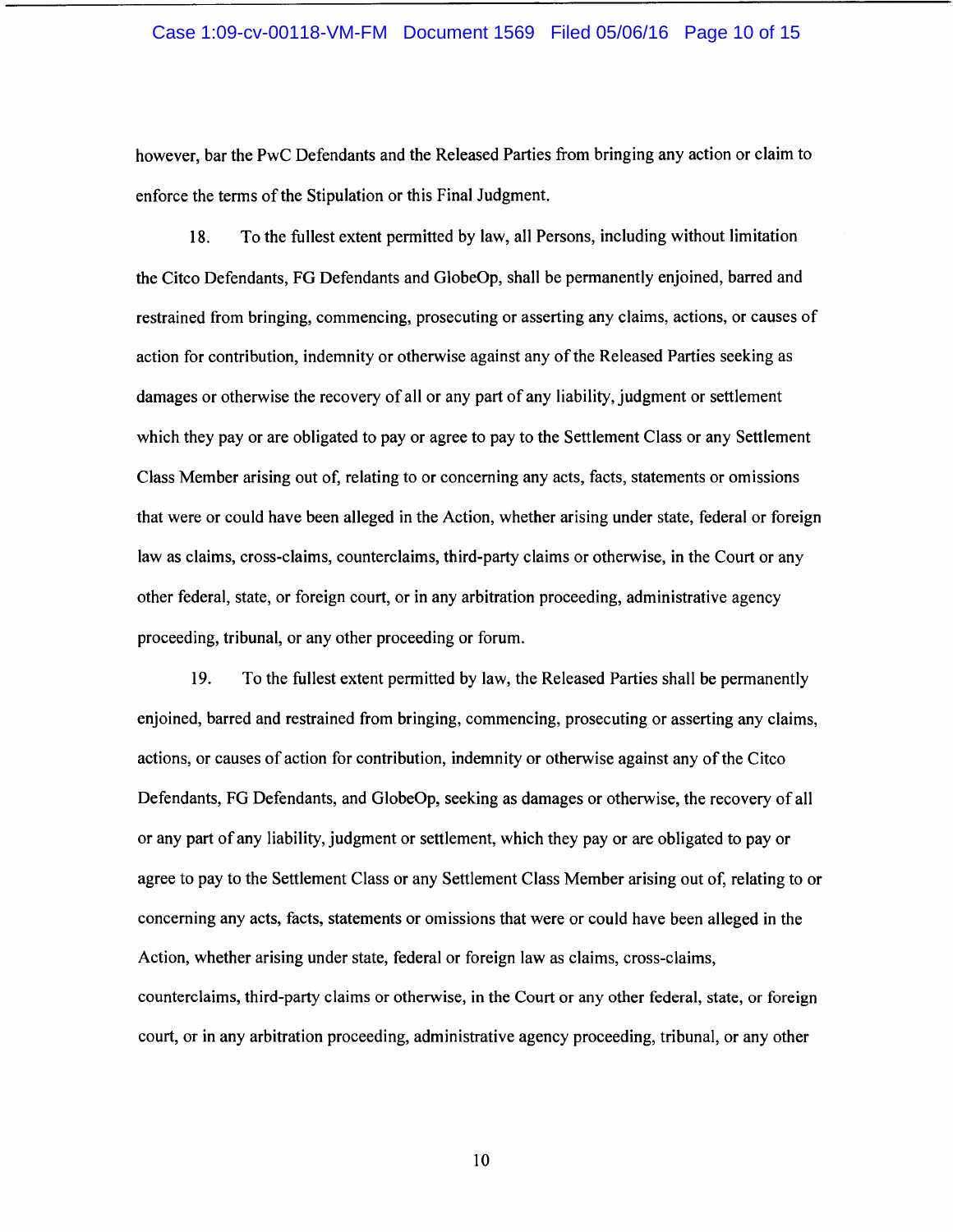# Case 1:09-cv-00118-VM-FM Document 1569 Filed 05/06/16 Page 11 of 15

proceeding or forum. The Released Parties shall further waive all rights to seek recovery on claims for contribution or indemnity that they hold or may hold against the Funds or any party indemnified by the Funds, the FG Defendants, GlobeOp, and the Citco Defendants for any expenses incurred or amounts paid in settlement or otherwise in connection with the Action. Nothing in this paragraph precludes the PwC Defendants from arguing that the settlement proceeds in this case are an offset against claims that may be made against them in other proceedings. Any final verdict or judgment that may be obtained by one or more of the Representative Plaintiffs or one or more of the other Settlement Class Members, whether individually or on behalf of a class, against one or other Persons barred from seeking contribution pursuant to this Final Judgment (a "Non-Dismissed Defendant Judgment") shall be reduced, to the extent permitted by applicable law, by the greater of (i) the amount that corresponds to the percentage ofresponsibility attributed to the Released Parties under the Non-Dismissed Defendant Judgment; and (ii) the gross monetary consideration provided to such Representative Plaintiff or other Settlement Class Member or Members pursuant to this Stipulation.

20. The Court hereby finds that the proposed Plan of Allocation is a fair and reasonable method to allocate the Net Settlement Fund among Settlement Class Members and directs that Plaintiffs' Lead Counsel implement the Plan of Allocation in accordance with the terms of the Stipulation.

21. The Court hereby grants Plaintiffs' Lead Counsel attorneys' fees of 30% of the \$55,000,000 Settlement Fund and expenses in an amount of \$1,810,819 together with the interest earned thereon for the same time period and at the same rate as that earned on the Settlement Fund. Said fees shall be allocated by Plaintiffs' Lead Counsel in a manner which, in their good-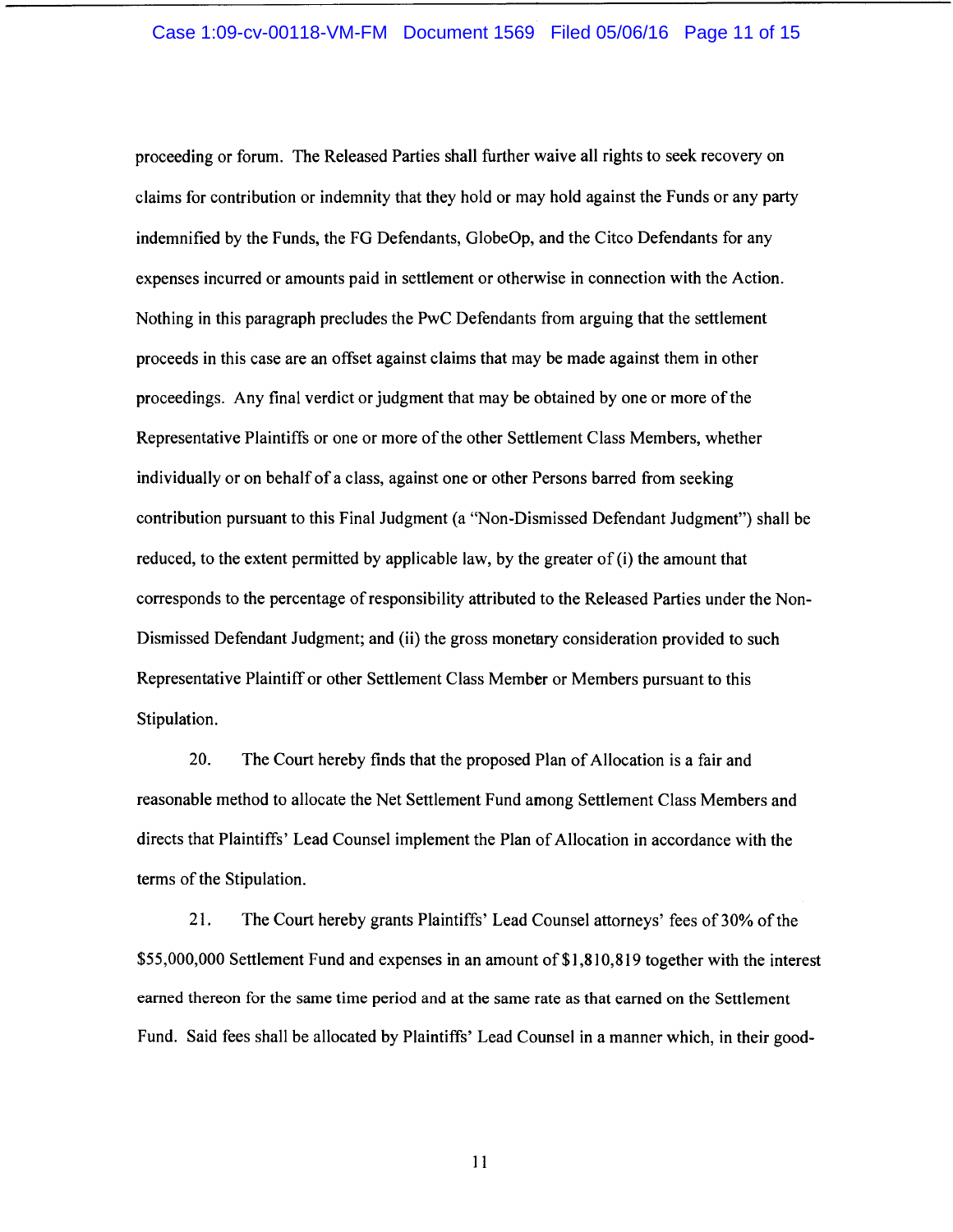# Case 1:09-cv-00118-VM-FM Document 1569 Filed 05/06/16 Page 12 of 15

faith judgment, reflects each Plaintiff's Counsel's contribution to the institution, prosecution and resolution of the Action. The Court finds that the amount of fees awarded is fair and reasonable under the percentage-of-recovery method and the factors described in *Goldberger v. Integrated Resources, Inc.,* 209 F.3d 43, 50 (2d Cir. 2000). Those factors include the following: the (1) time and labor expended by Plaintiffs' Counsel; (2) the magnitude and complexities of the Action; (3) the risk of continued litigation; (4) the quality of representation; (5) the requested fee in relation to the Settlement; (6) the experience and ability of the attorneys; (7) awards in similar cases; (8) the contingent nature of the representation and the result obtained for the Settlement Class; and (9) public policy considerations. *See Goldberger,* 209 F.3d at 50.

22. The Court finds that the amount of fees awarded is fair and reasonable in light of the time and labor required, the novelty and difficulty of the case, the skill required to prosecute the case, the experience and ability of the attorneys, awards in similar cases, the contingent nature of the representation and the result obtained for the Settlement Class.

23. The awarded attorneys' fees and expenses, and interest earned thereon, shall be paid to Plaintiffs' Lead Counsel from the Settlement Fund, together with interest accrued on such amount from the date of such order to the date of payment at the same rate as earned on the Settlement Fund, subject to the terms, conditions, and obligations of the Stipulation.

24. Neither the Stipulation nor the Settlement contained therein, nor any act performed or document executed pursuant to or in furtherance of the Stipulation or the Settlement: (a) is or may be deemed to be or may be used as an admission, concession, or evidence of, the validity or invalidity of any Released Claims, the truth or falsity of any fact alleged by the Representative Plaintiffs, the sufficiency or deficiency of any defense that has been or could have been asserted in the Action, or of any wrongdoing, liability, negligence or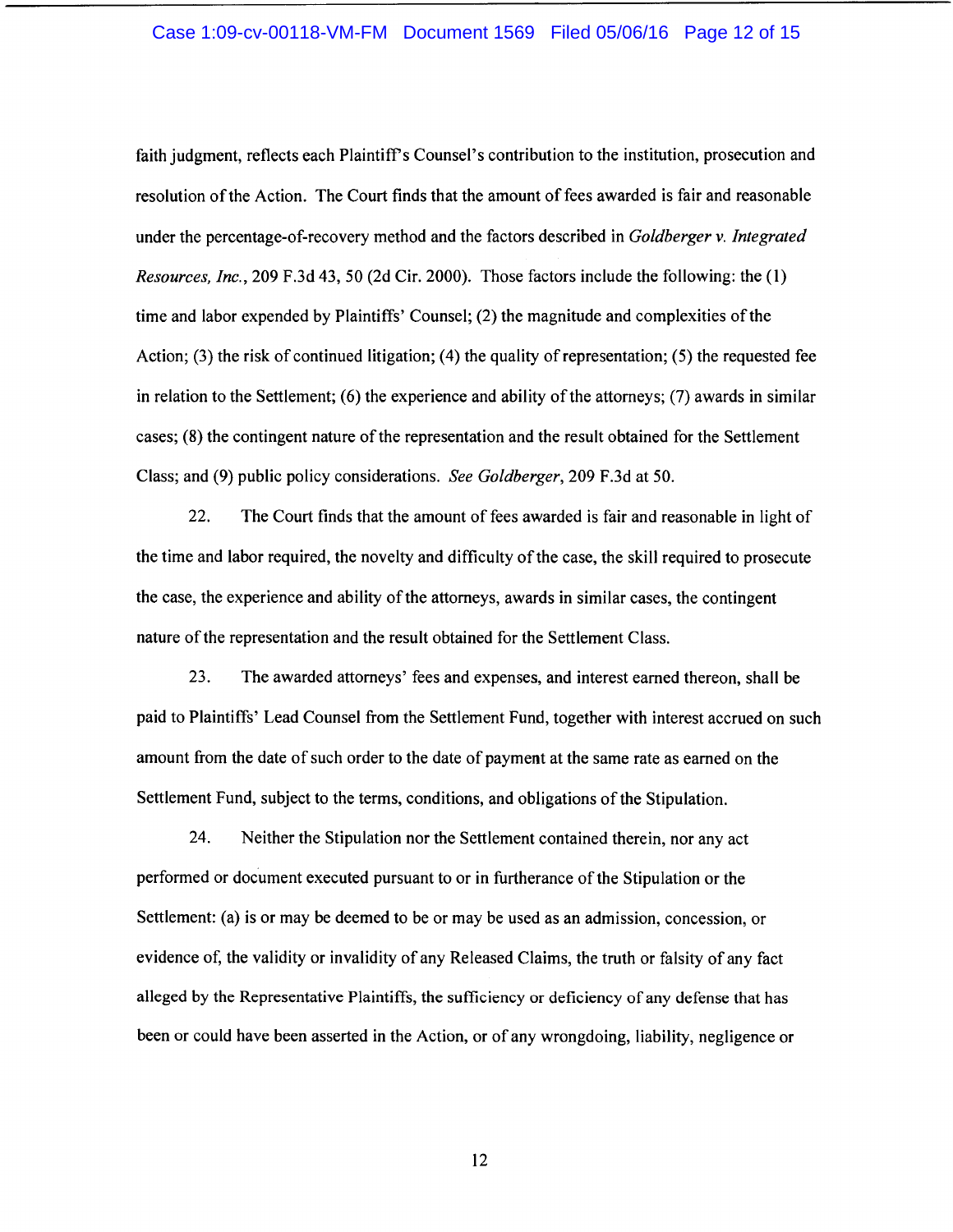# Case 1:09-cv-00118-VM-FM Document 1569 Filed 05/06/16 Page 13 of 15

fault of the PwC Defendants, the Released Parties, or any of them; (b) is or may be deemed to be or may be used as an admission of, or evidence of, any fault or misrepresentation or omission with respect to any statement or written document attributed to, approved or made by any of the PwC Defendants or Released Parties in any civil, criminal or administrative proceeding in any court, administrative agency or other tribunal; (c) is or may be deemed to be or shall be used, offered or received against the Settling Parties or the Released Parties, or each or any of them, as an admission, concession or evidence of the validity or invalidity of the Released Claims, the infirmity or strength of any claim raised in the Action, the truth or falsity of any fact alleged by the Representative Plaintiffs, Named Plaintiffs or the Settlement Class, or the availability or lack of availability of meritorious defenses to the claims raised in the Action; and/or ( d) is or may be deemed to be or shall construed as or received in evidence as an admission or concession against the Settling Parties or the Released Parties, or each or any of them, that any of Representative Plaintiffs' or Settlement Class Members' claims are with or without merit, that a litigation class should or should not be certified, that damages recoverable under the SCAC would have been greater or less than the Settlement Amount or that the consideration to be given pursuant to the Stipulation represents an amount equal to, less than or greater than the amount which could have or would have been recovered after trial.

25. The Settling Parties may file the Stipulation and/or this Final Judgment in any other action that may be brought against them in order to support a defense or counterclaim based on principles of *res judicata,* collateral estoppel, full faith and credit, release, good faith settlement, judgment bar or reduction or any other theory of claim preclusion or issue preclusion or similar defense or counterclaim.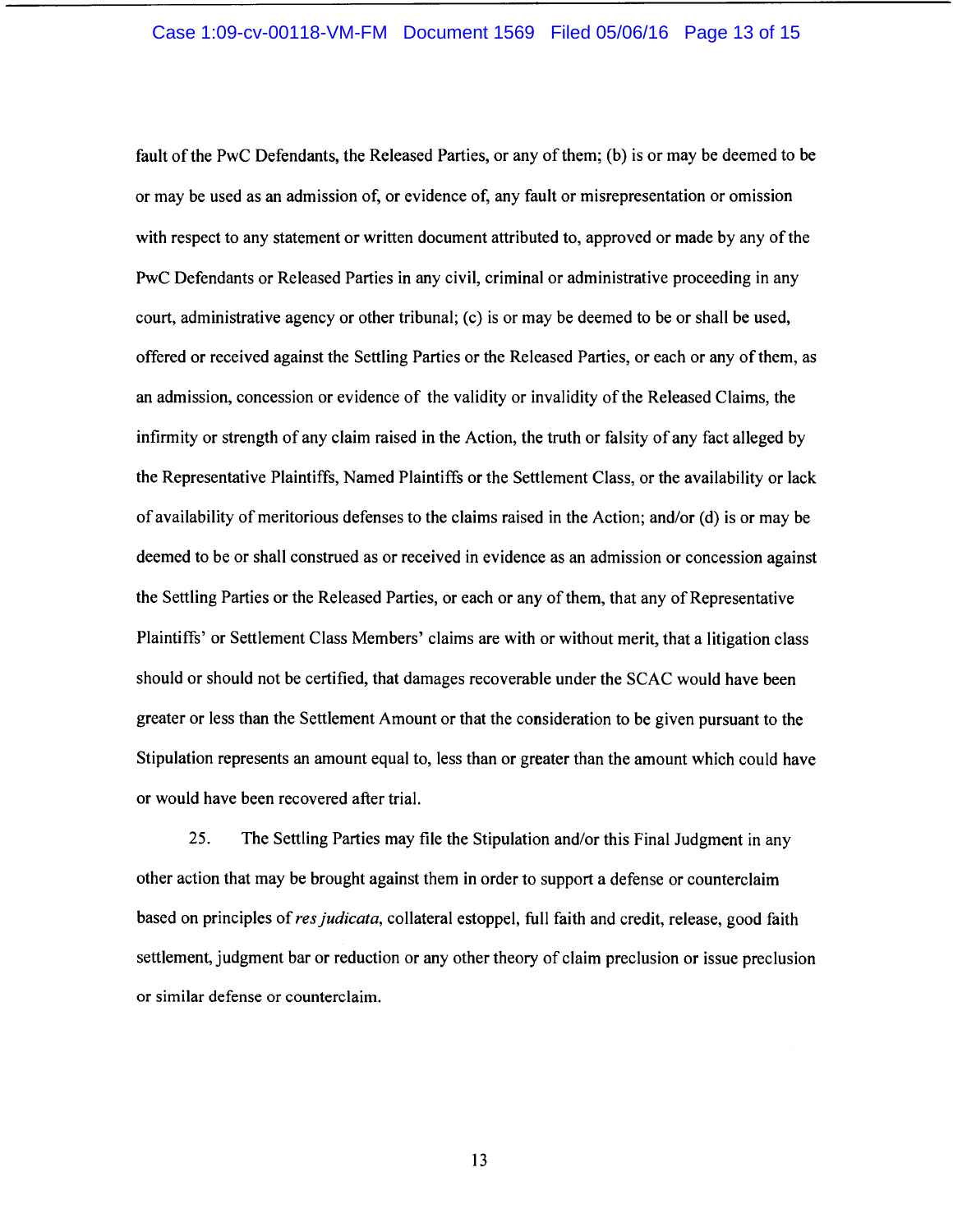### Case 1:09-cv-00118-VM-FM Document 1569 Filed 05/06/16 Page 14 of 15

26. The Court finds that during the course of the Action, the Settling Parties and their respective counsel at all times complied with the requirements of Federal Rule of Civil Procedure 11.

27. In the event that the Settlement does not become effective in accordance with the terms of the Stipulation or the Effective Date does not occur, or in the event that the Settlement Fund, or any portion thereof, is returned to the Settling Defendants in accordance with the terms of the Stipulation, then this Final Judgment shall be vacated and rendered null and void to the extent provided by and in accordance with the Stipulation and, in such event, all orders entered and releases delivered in connection herewith shall be null and void to the extent provided by and in accordance with the Stipulation.

28. The foregoing orders solely regarding  $\P\P$  17-19, the Plan of Allocation ( $\P$  20) or request for payment of fees and reimbursement of expenses  $(\P\P 21-22)$ , shall in no way disturb or affect this Final Judgment and shall be separate and apart from this Final Judgment.

29. Any Settlement Class Member who has submitted a Request for Exclusion shall not be deemed to have submitted to the jurisdiction of any Court in the United States for any matter on account of such submission, and any Settlement Class Member who has submitted or submits a Proof of Claim thereby submits to the jurisdiction of this Court with respect only to the subject matter of such Proof of Claim and all determinations made by this Court thereon and shall not be deemed to have submitted to the jurisdiction of this Court or of any court in the United States for any other matter on account of such submission.

30. Except where a Settlement Class Member who has submitted a Request for Exclusion commences or otherwise prosecutes a Released Claim against a Released Party, all information submitted by a Settlement Class Member in a Request for Exclusion or a Proof of